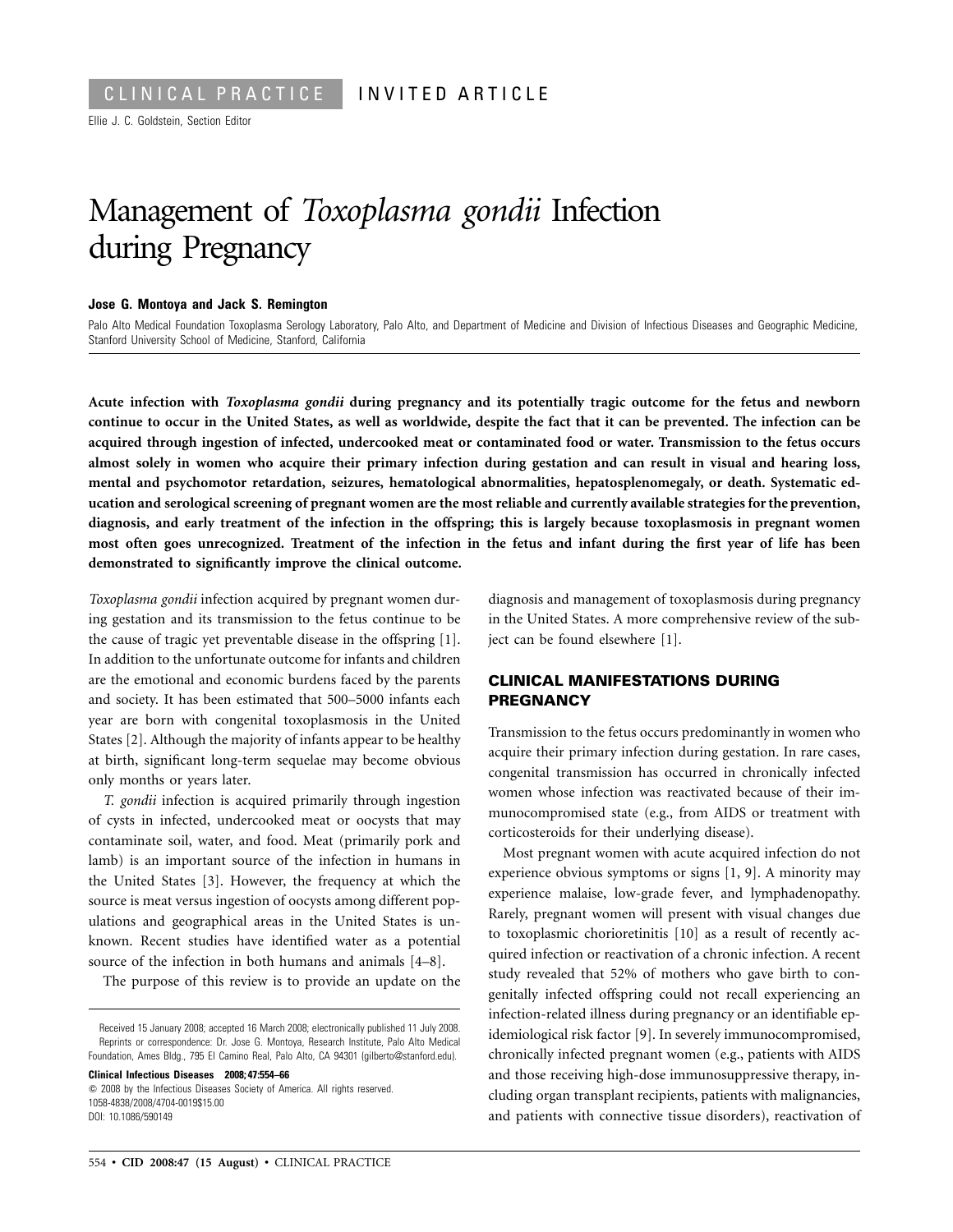latent *T. gondii* infection resulted in congenital transmission of the parasite to the fetus [11–13].

# **SPECIAL CONSIDERATIONS IN THE FETUS AND NEWBORN RELATED TO MATERNAL INFECTION**

The frequency of vertical transmission increases with the gestational age (table 1) [1, 14]. In contrast, severe clinical signs in the infected infant are more commonly observed in offspring of women whose infection was acquired early in gestation (table 1).

Occasionally, the diagnosis of the infection in a pregnant woman is first considered when ultrasonographic findings reveal the presence of fetal abnormalities [1]. In other cases, it is first considered in a mother whose newborn has clinical manifestations of the infection.

#### **DIAGNOSIS DURING PREGNANCY**

Serological tests and PCR are used in an attempt to diagnose toxoplasmosis in pregnant women (table 2) [1]. Transmission of the parasite to the fetus frequently occurs in pregnant women who have no history of illness during gestation or exposure to undercooked meat or to cats [9]. Therefore, the decision to perform *T. gondii* serological tests during pregnancy should not be based solely on clinical (e.g., presence or absence of symptoms) or epidemiological (i.e., history of exposure to *T. gondii*) grounds [1, 9].

Systematic serological screening for *T. gondii* IgG and IgM antibodies in all pregnant women as early in gestation as feasible (ideally during the first trimester) and in seronegative women each month or trimester thereafter would be optimal. Such screening allows for detection of seroconversion and early initiation of treatment. Although screening is rarely performed in the United States, such screening is mandated by law in some countries (e.g., France and Austria), to facilitate early detection of recently acquired infection. Although we support the use of systematic serological screening during pregnancy, we acknowledge that factors such as cost, demographic characteristics, availability of appropriate tests, and the relatively low incidence of acute infection must be taken into consideration. An additional consideration is the recent controversy about the effectiveness of treatment during gestation in an attempt to prevent transmission to the fetus.

*Serological tests.* The detection (and quantification) of *T. gondii* antibodies in serum is used to establish whether a pregnant woman has been infected and, if so, to determine whether the infection was acquired recently or in the distant past. If serological test results suggest a recently acquired infection, an effort is made to determine whether the infection was likely acquired during gestation or shortly before conception. If so, the fetus is at risk.

In the United States, physicians most often submit only a single serum sample for serological testing, and from the results for that specimen, they expect a diagnosis. Thus, seroconversion is rarely demonstrable in the United States. Only approximately one-third of the samples submitted to our serology laboratory are obtained from women in their first trimester [1]. Serological test results of serum samples obtained later in gestation are frequently difficult to interpret. The earlier the serum sample is obtained, the more likely the results will prove clinically helpful. Testing of a serum sample drawn after the second trimester most often will not be able to exclude that an infection was acquired earlier in the pregnancy.

For serological diagnosis, IgG, IgM, IgA, and IgE antibodies; IgG avidity; and the differential agglutination (AC/HS) tests have been employed successfully in an attempt to distinguish the acute versus the chronic stage of the infection [\[15](#page-11-0)]. Except for measurement of IgG and IgM antibodies, most of these tests are performed only in reference laboratories (e.g., in the United States, at the Palo Alto Medical Foundation Toxoplasma

**Table 1. Risk of** *Toxoplasma gondii* **congenital infection (transmission) and development of clinical signs in offspring before age 3 years, according to gestational age at maternal seroconversion.** 

| Gestational age<br>at maternal<br>seroconversion,<br>weeks | Risk of congenital<br>infection (95% CI), % | Development of clinical<br>signs in the infected<br>offspring (95% CI), % | Risk of development<br>of clinical signs when<br>infection status is<br>unknown, <sup>a</sup> % |
|------------------------------------------------------------|---------------------------------------------|---------------------------------------------------------------------------|-------------------------------------------------------------------------------------------------|
| 13                                                         | $6(3-9)$                                    | 61 (34 - 85)                                                              | 4                                                                                               |
| 26                                                         | 40 (33-47)                                  | 25 (18-33)                                                                | 10                                                                                              |
| 36                                                         | 72 (60-81)                                  | $9(4-17)$                                                                 |                                                                                                 |

**NOTE.** This analysis was performed with 603 women whose *T. gondii* infection was documented to have occurred during gestation. Anti-*Toxoplasma* treatment was administered to 504 (84%) of the women. Data are from [[14](#page-11-0)].

<sup>a</sup> Risk of development of clinical signs of infection in a child whose mother was known to have been infected during gestation but in whom congenital infection has not been established yet (values are obtained by multiplying the risk of congenital infection by the risk of signs among congenitally infected children).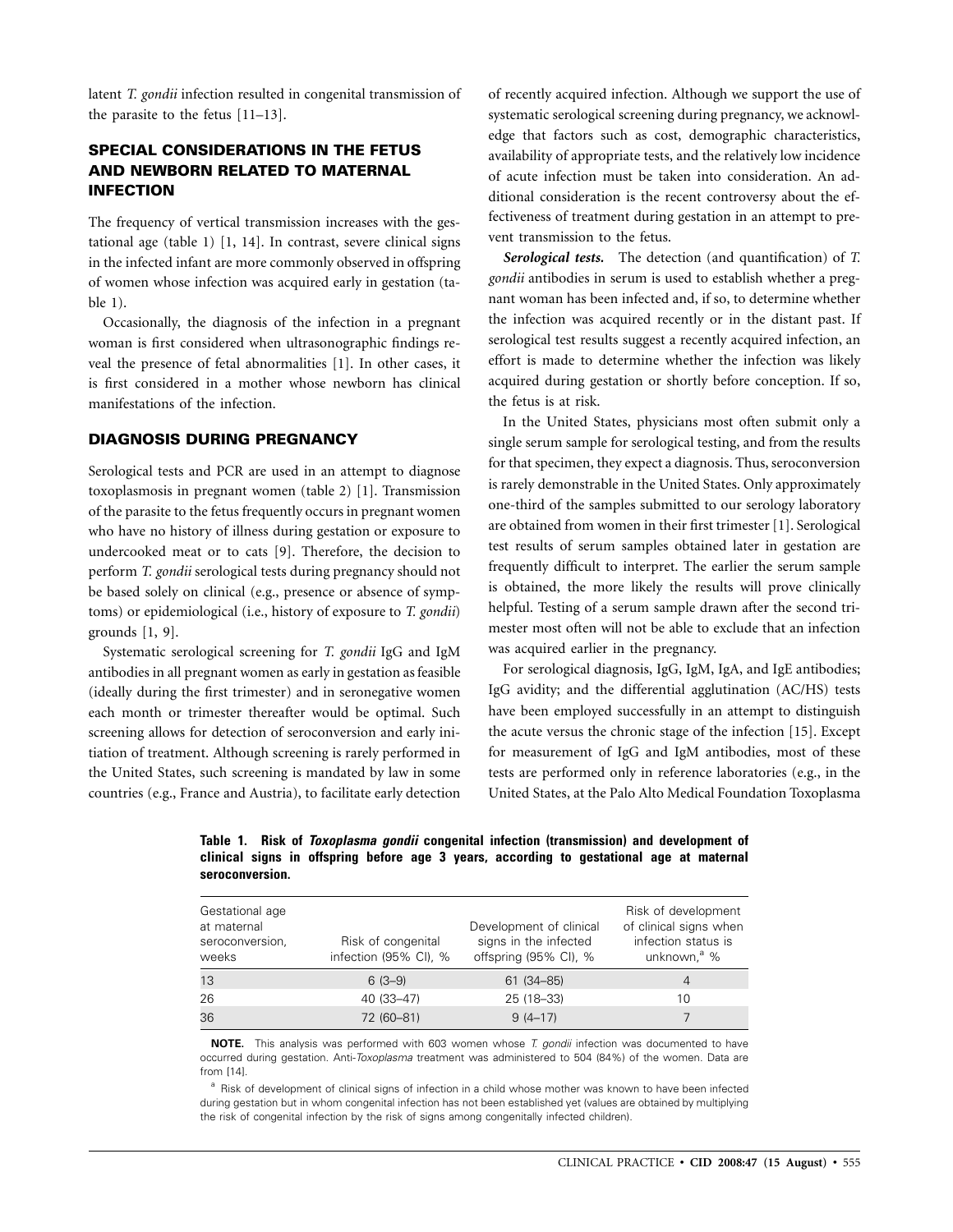| Diagnostic tests                                              | Use                                                                                                                                                                                                                               | Available tests                                                                                                                                                                                             | Storage of serum samples                                                                                                     | Assistance to clinicians          |
|---------------------------------------------------------------|-----------------------------------------------------------------------------------------------------------------------------------------------------------------------------------------------------------------------------------|-------------------------------------------------------------------------------------------------------------------------------------------------------------------------------------------------------------|------------------------------------------------------------------------------------------------------------------------------|-----------------------------------|
| At nonreference or commercial laboratory<br>Serological tests | ~10% of pregnant women in the US are<br>screening because only<br>Useful for initial<br>seropositive                                                                                                                              | IgG: positive or negative results are usu-<br>ally reliable; IgM: negative results are<br>equivocal results require confirmatory<br>most often reliable, and positive or<br>testing at reference laboratory | Samples are usually discarded Usually not available<br>available for future parallel<br>after testing and are not<br>testing |                                   |
| At reference laboratory (PAMF-TSL <sup>a</sup> )              | Particularly useful for pregnant women with<br>positive or equivocal IgM test results                                                                                                                                             | lgG (dye test), lgA, lgA, lgE, AC/HS, avid- Samples are stored for ≥1<br>ity, agglutination                                                                                                                 | year for potential future par-<br>allel testing                                                                              | Provided by physician consultants |
| Amniotic fluid PCR                                            | pregnant women with suspected or proven<br>toxoplasmosis during pregnancy; 35-multi-<br>Should be performed at 18 weeks of gesta-<br>tion or as soon as feasible thereafter for<br>copy B1 gene is commonly used as the<br>target | j                                                                                                                                                                                                           | i.                                                                                                                           | $\vdots$                          |
| <b>Jitrasound</b>                                             | proven T. gondii infection acquired during<br>Should be performed (ideally every month)<br>for pregnant women with suspected or<br>pregnancy                                                                                      | j                                                                                                                                                                                                           | j                                                                                                                            | $\vdots$                          |
|                                                               |                                                                                                                                                                                                                                   |                                                                                                                                                                                                             |                                                                                                                              |                                   |

Table 2. Laboratory tests available for diagnosis of toxoplasmosis during pregnancy and the distinguishing features between serological testing at nonreference laboratories<br>and at Palo Alto Medical Foundation Toxoplasma **Table 2. Laboratory tests available for diagnosis of toxoplasmosis during pregnancy and the distinguishing features between serological testing at nonreference laboratories and at Palo Alto Medical Foundation Toxoplasma Serology Laboratory (PAMF-TSL).** 

a http://www.pamf.org/serology/; telephone number (650) 853-4828; e-mail, toxolab@pamf.org. a http://www.pamf.org/serology/; telephone number (650) 853-4828; e-mail, toxolab@pamf.org.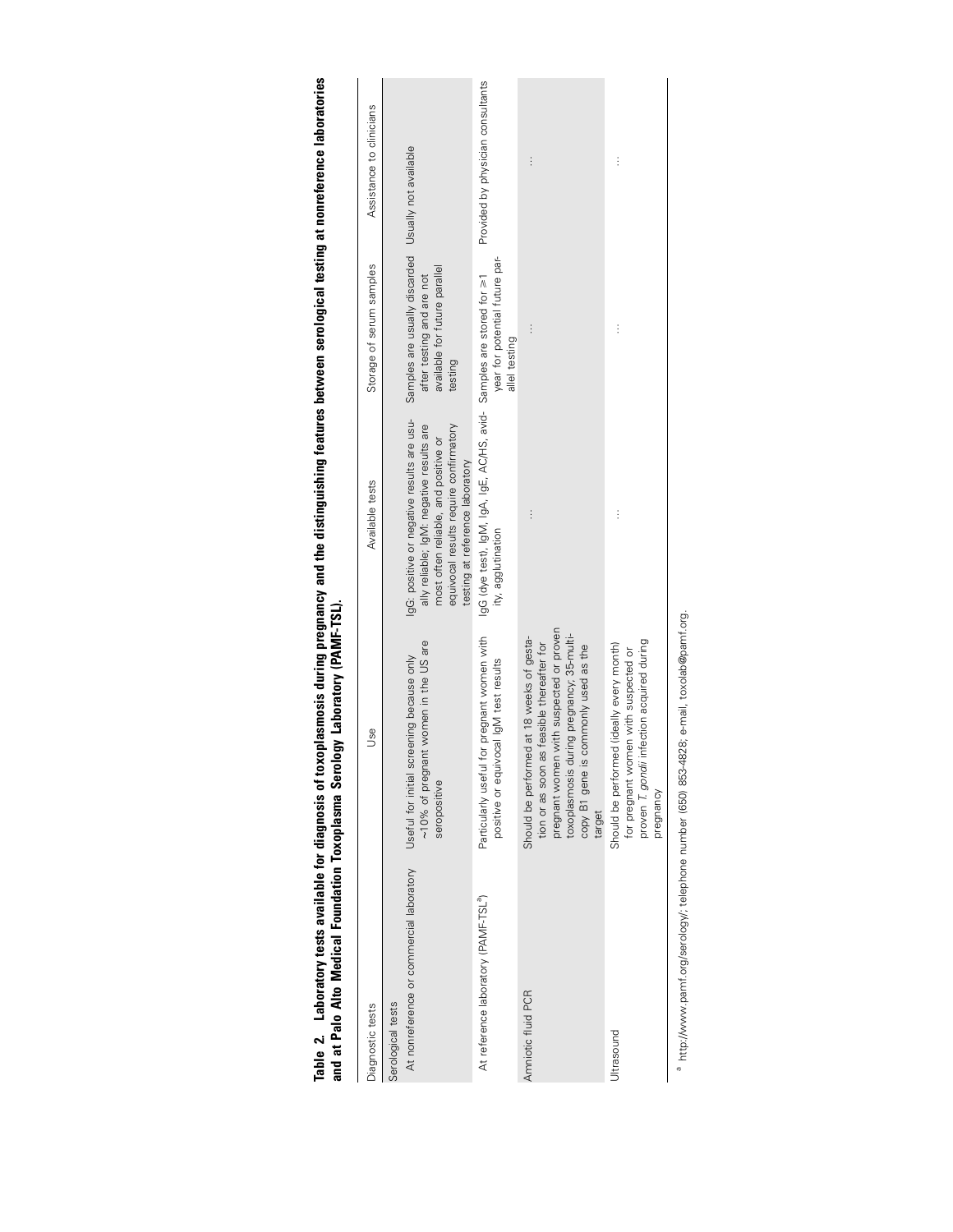Serology Laboratory [PAMF-TSL]; Palo Alto, CA; http:// www.pamf.org/serology/; telephone number (650) 853-4828; e-mail, toxolab@pamf.org). Currently, the IgG avidity test is not commercially available in the United States. Ongoing studies at PAMF-TSL are in progress with the VIDAS IgG avidity kit (bioMérieux), which is widely used in western Europe. An avidity test is also available at FOCUS Laboratories (Cypress, CA).

Serological testing for both IgG and IgM antibodies at clinical, nonreference laboratories should be performed initially. In the vast majority of cases, testing early in gestation can establish either that infection has not occurred, by the absence of both IgG and IgM antibodies, or that infection was acquired in the distant past, by positive IgG and negative IgM antibody test results (table 3). Additional assistance with confirmatory testing in reference laboratories is required primarily for patients with positive or equivocal IgM antibody test results. A reference laboratory such as PAMF-TSL often can determine whether a patient with a positive IgM antibody test result acquired the infection recently or in the distant past.

Physicians and laboratory personnel should realize the significant and often unfortunate delays that may occur between the date that the serological tests are ordered and the date that the results are actually reported back to the health care provider and the patient. This is particularly the case when results obtained at nonreference laboratories require confirmatory testing at a reference laboratory.

Appropriate interpretation of serological test results can best be achieved when adequate clinical information (i.e., gestational age, reason for testing, and presence of abnormal clinical or laboratory findings in the mother or the fetus) is made available to experienced consultants. Too frequently, serological tests are requested, but information about the patient is not provided. Lack of clinical information often results in suboptimal inter-

pretation of results and limits the ability to provide appropriate recommendations.

� may persist for 1 year following acute infection, and most It needs to be emphasized that a positive IgM antibody test result at any time before or during gestation does not necessarily mean a recently acquired infection [16–18]. IgM antibodies positive IgM antibody test results are obtained in pregnant women who acquired their infection in the more distant past and beyond the period of fetal risk. These patients are chronically infected. Recently, we examined 100 consecutive serum samples submitted to PAMF-TSL because of a positive IgM antibody test result at an outside clinical laboratory. Confirmatory testing at PAMF-TSL revealed that 62% of these serum samples were negative for IgM antibody. This percentage is essentially the same as that we reported 7 years ago [[19\]](#page-11-0). Additional testing confirmed that infection in such cases was acquired in the more distant past rather than recently. The greatest value of a positive IgM antibody test result is that it raises the question of a recently acquired infection, thereby necessitating confirmatory testing in a reference laboratory.

Figure 1 shows interpretation of results of serological tests performed at clinical laboratories. Serological testing for both IgG and IgM antibodies at clinical (nonreference) laboratories should be performed initially. Negative results of *Toxoplasma*  IgG and IgM antibody tests, as well as positive results of IgG tests, tend to be accurate. Initial screening and testing for toxoplasmosis can be accomplished by these laboratories (table 3).

Figure 2 shows the procedure for confirmatory testing of positive IgM test results at a reference laboratory. A battery of serological tests is usually required in an attempt to establish whether a positive or equivocal IgM test result is clinically relevant (i.e., whether it is indicative of an infection acquired during gestation) [\[17](#page-11-0)]. It is noteworthy that only ∼40% of positive IgM test results obtained at nonreference laboratories

|  |  |  |  |  | Table 3. Interpretation of results of serological tests for toxoplasmosis performed at clinical (nonreference) laboratories. |
|--|--|--|--|--|------------------------------------------------------------------------------------------------------------------------------|
|--|--|--|--|--|------------------------------------------------------------------------------------------------------------------------------|

| IqG test result | IgM test result       | Clinical relevance                                                                                                                                                                                                                                                                                                                                                                               |
|-----------------|-----------------------|--------------------------------------------------------------------------------------------------------------------------------------------------------------------------------------------------------------------------------------------------------------------------------------------------------------------------------------------------------------------------------------------------|
| Negative        | <b>Negative</b>       | Interpreted to indicate that the woman has not been infected with Toxoplasma gondii.<br>Serial testing during pregnancy is advised. If such women acquire primary infection<br>during gestation, they are at risk of transmitting the infection to their fetus.                                                                                                                                  |
| Positive        | Negative              | During the first or second trimester, most often reflects an infection acquired before the<br>present pregnancy <sup>a</sup>                                                                                                                                                                                                                                                                     |
| Negative        | Positive or equivocal | IgM antibodies are detected early in the acute infection. Because they may persist for<br>prolonged periods, IgM antibodies may be detected in pregnant women who were<br>infected in the distant past and before gestation. Therefore, a positive (or equivocal)<br>lqM test result should be followed by confirmatory testing at a <i>Toxoplasma</i> reference<br>laboratory <sup>b</sup> [17] |
| Positive        | Positive or equivocal | Same as above                                                                                                                                                                                                                                                                                                                                                                                    |

<sup>a</sup> In the third trimester, this result is more difficult to interpret. Although it is most consistent with an infection acquired before pregnancy, in some patients, this result may reflect an infection that was acquired early in gestation and that was accompanied by an increase in the IgM titer and a decrease to nondetectable levels within a relatively brief period of time.<br><sup>b</sup> For example, the Palo Alto Medical Foundation Toxoplasma Serology Laboratory, telephone number (650) 853-4828; e-mail, toxolab@pamf.org.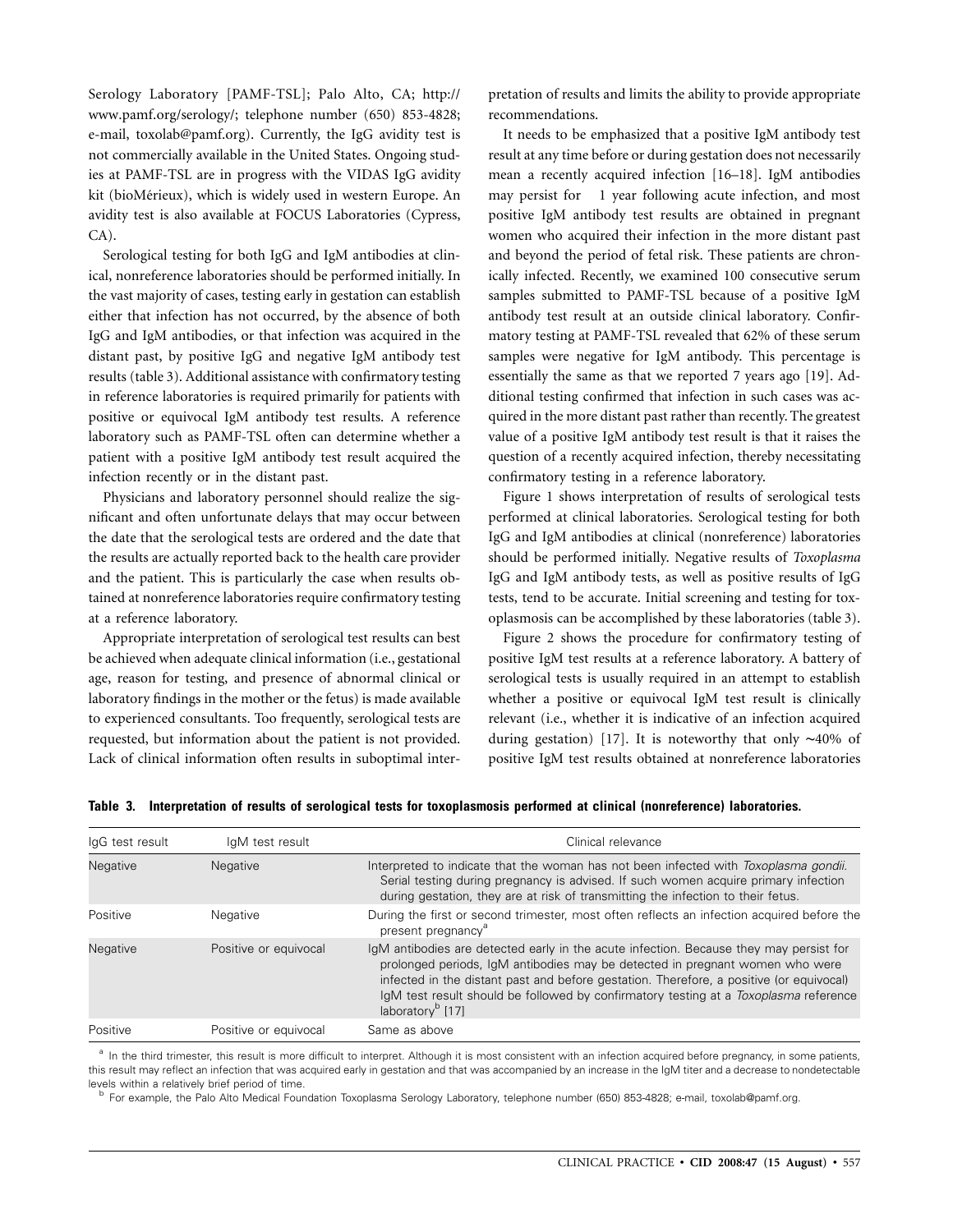

**Figure 1.** Guidelines for serological testing and management of toxoplasmosis during pregnancy on the basis of initial results obtained from Toxoplasma gondii IgG and IgM antibody tests performed at clinical (nonreference) laboratories. <sup>1</sup>Initial serological screening with IgG and IgM tests usually can be reliably performed at nonreference laboratories. Certain laboratories or clinicians may choose to send serum samples at this initial stage directly to a reference laboratory; interpretation of results obtained in a reference laboratory usually will be the same as that shown here for nonreference laboratories. <sup>2</sup>The interval for serological screening varies by the center and country where systematic serological screening is performed (e.g., every month in France). Systematic serological screening to detect early infection acquired during gestation is not performed in the United States. 3 Consider consultation with a physician expert in management of toxoplasmosis during pregnancy (e.g., at Palo Alto Medical Foundation Toxoplasma Serology Laboratory [PAMF-TSL], telephone number (650) 853-4828, or US [Chicago, IL] National Collaborative Treatment Trial Study, telephone number (773) 834-4152). <sup>4</sup>Consider sending samples to a reference laboratory such as PAMF-TSL [\[17](#page-11-0)]. <sup>5</sup>Treatment with spiramycin or with pyrimethamine, sulfadiazine, and folinic acid (see text and table 6). <sup>6</sup>Amniotic fluid PCR should be performed at 18 weeks of gestation (not before) or later. In patients at 118 weeks of gestation, the risk of the procedure should be carefully weighed against the potential benefit of diagnosing fetal infection (see text and tables 2 and 5). CT, congenital toxoplasmosis.

in the United States were found for patients who had acquired their primary (acute) infection in the recent past [\[19\]](#page-11-0).

Confirmatory testing of a positive IgM test result by the use of additional tests in various combinations has been validated by reference laboratories in Europe and the United States (tables 2 and 4) [15, 20, 21]. An example is the battery of tests (*Toxoplasma* serological profile [TSP]) used at PAMF-TSL. The TSP comprises the dye test (which measures primarily IgG antibodies); IgM, IgA, and IgE ELISAs; and the AC/HS test [1]. The methods used for demonstration of IgM, IgA, and IgE antibodies at the PAMF-TSL were developed by that laboratory and are not available elsewhere. In addition to the reporting of serological test results, consultants at PAMF-TSL offer medical interpretation of results and are available to assist clinicians in management of their patients' conditions.

The TSP has been used successfully at PAMF-TSL in attempts to determine whether a pregnant woman acquired her infection during or before gestation. This distinction is important with regard to decisions about prenatal drug intervention(s) and additional diagnostic tests, such as PCR and ultrasound. In addition, correct interpretation of the TSP results and their communication to the patient's physician by an expert were reported to decrease the rate of unnecessary abortions by ∼50% among women in the United States for whom positive IgM test results had been reported by outside laboratories [\[19](#page-11-0)].

A *Toxoplasma* IgG avidity test has also been used at PAMF-TSL since July 2000. It is used only in conjunction with the AC/HS test and, when indicated, with other tests in the TSP [22, 23]. High-avidity IgG antibodies develop at least 12–16 weeks (depending on the test method used) after infection. The presence of high-avidity antibodies in the TSP indicates that infection was acquired  $>16$  weeks earlier [22, 24, 25]. Thus, in a pregnant woman in the first months of gestation, regardless of the IgM antibody test result, a high-avidity IgG test result indicates that the fetus is essentially not at risk for congenital toxoplasmosis. A high-avidity IgG test result is especially useful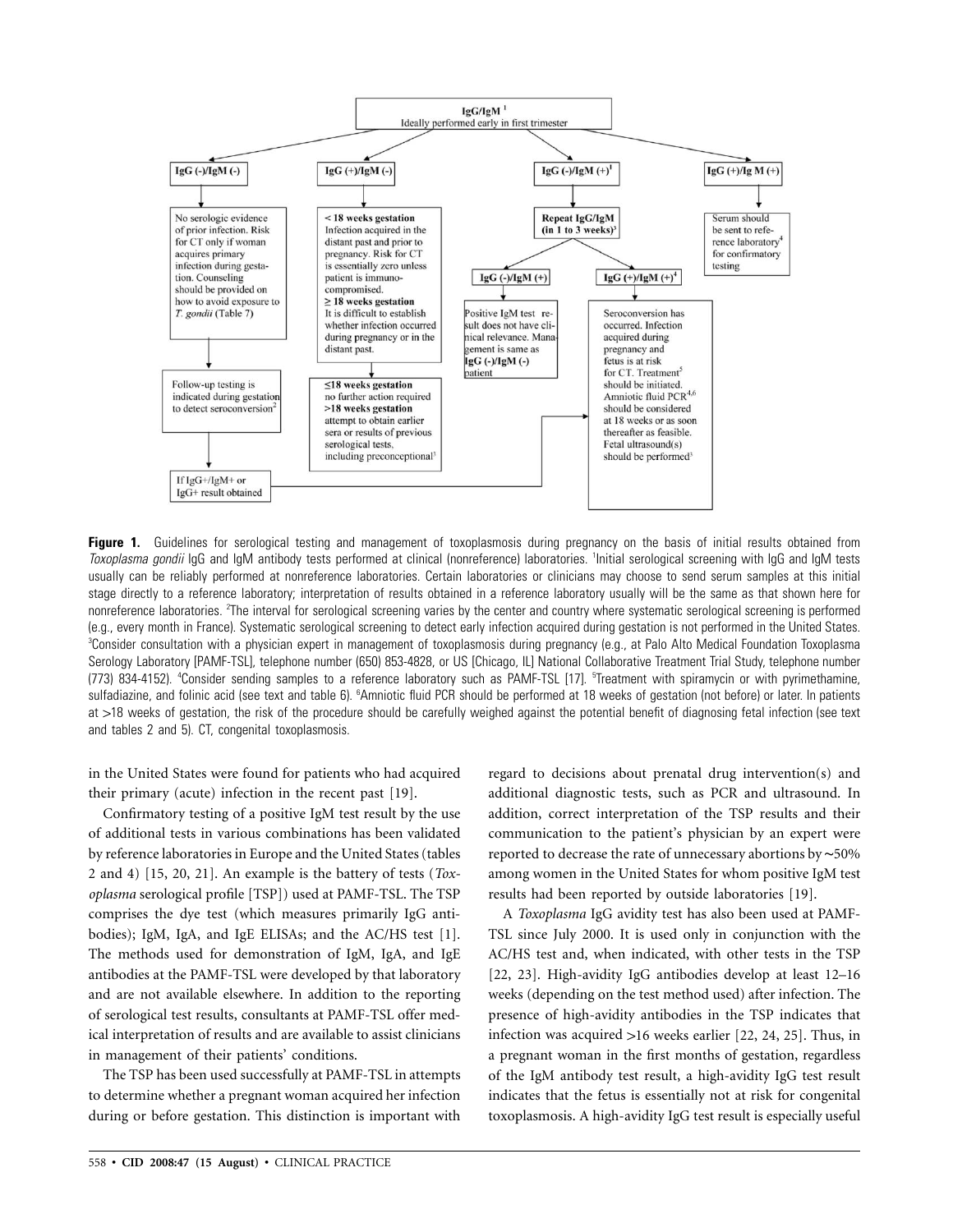

Figure 2. Serological testing and management of toxoplasmosis during pregnancy on the basis of results obtained at the Palo Alto Medical Foundation Toxoplasma Serology Laboratory (PAMF-TSL), telephone number (650) 853-4828. 1 A serum sample with positive results of IgG and IgM antibody tests is the most common reason for requesting confirmatory testing at PAMF-TSL. <sup>2</sup>PAMF-TSL or US (Chicago, IL) National Collaborative Treatment Trial Study, telephone number (773) 834-4152. <sup>3</sup>Treatment with spiramycin or with pyrimethamine, sulfadiazine, and folinic acid (see text and table 6). AC/ HS, differential agglutination test; STRs, serological test results at PAMF-TSL; TSP, *Toxoplasma* serological panel.

when only a single sample of serum has been obtained in which *T. gondii* IgM antibodies are present and for which the AC/HS test (or the TSP) reveals an acute or equivocal pattern. For pregnant women beyond 16 weeks of gestation, a high-avidity test result may be helpful in establishing that the infection was acquired at least 12–16 weeks earlier in gestation; in this scenario, the transmission rate would be lower [[14\]](#page-11-0), the potential for fetal damage would be greater (table 1) [\[14\]](#page-11-0), and the negative predictive value of the amniotic fluid PCR would be greater (table 5) [[26\]](#page-11-0) than if the infection was acquired later in gestation. Of special note is that low-avidity or equivocal test results can persist for many months or a year or more after the primary infection and, for this reason, must not be used alone to determine whether the infection was recently acquired [22, 27]. In fact, in serum samples with low- or borderlineavidity antibodies and negative IgM antibody test results or a TSP reflecting an infection acquired in the distant past, the IgG avidity test is not useful and, if used alone, can potentially be misleading [\[28\]](#page-11-0).

Confirmatory testing with the TSP and the avidity method during the first 16 weeks of gestation has the potential to decrease the need for follow-up serum samples and thereby reduce costs, to make the need for PCR of amniotic fluid and for

treatment with spiramycin for the mother unnecessary, to remove the pregnant woman's anxiety associated with further testing, and to decrease unnecessary abortions. Final interpretation of results of serological tests performed at PAMF-TSL yields 3 possibilities: (1) results are consistent with a recently acquired infection, and thus the possibility that the patient acquired her infection during gestation or shortly before conception cannot be excluded; (2) results are consistent with an infection acquired in the distant past and before pregnancy; or (3) results are equivocal, which usually requires a follow-up serum sample for parallel testing (figure 2 and table 4).

*PCR.* Amplification of *T. gondii* DNA in amniotic fluid at 18 weeks of gestation (the optimal time) or later has been used successfully for prenatal diagnosis of congenital toxoplasmosis [26, 29, 30]. Its sensitivity and specificity for amniotic fluid obtained before 18 weeks of gestation have not been studied; in addition, the procedure done early in gestation is associated with a higher risk to the fetus and likely is less useful. A definitive study of the routine use of PCR of amniotic fluid obtained at 18 weeks of gestation or later was reported in France to have an overall sensitivity of 64% for the diagnosis of congenital infection in the fetus, a negative predictive value of 88%, and a specificity and positive predictive value of 100% (i.e., a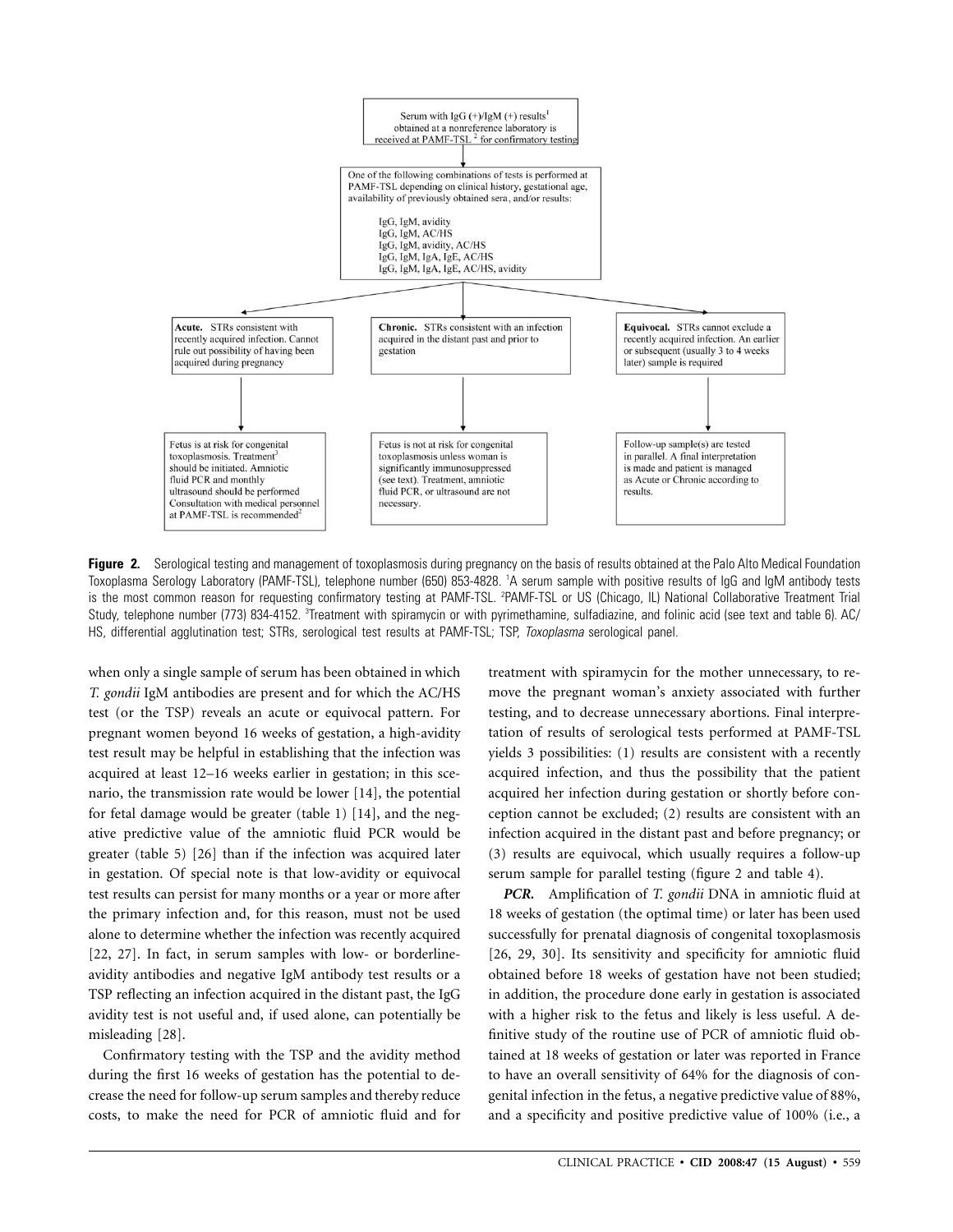**Table 4. Examples of final interpretation of results of confirmatory tests performed at Palo Alto Medical Foundation Toxoplasma Serology Laboratory (PAMF-TSL) on serum samples that had positive results of IgM antibody tests at clinical laboratories.** 

|                                    | Clinical<br>PAMF-TSL results for test<br>(nonreference) |                             |        |                |     |                      |         |                                                                                                                                |
|------------------------------------|---------------------------------------------------------|-----------------------------|--------|----------------|-----|----------------------|---------|--------------------------------------------------------------------------------------------------------------------------------|
| Patient<br>(weeks of<br>gestation) | laboratory<br>results of lgG/<br>IgM tests              | IgG<br>(dye test),<br>IU/mL | lgM    | lgA            | lgE | $AC/HS^a$<br>pattern | Avidity | Interpretation                                                                                                                 |
| A (11)                             | $+/+$                                                   | 8000                        | $+$    | $+$            | $+$ | Acute                | Low     | Consistent with recently acquired infection                                                                                    |
| B (9)                              | $+/+$                                                   | 256                         |        |                |     | Equivocal            | High    | Consistent with infection acquired in the distant past<br>6 months ago)<br>(i.e.,                                              |
| C(12)                              | $+/+$                                                   | 4096                        |        |                |     | Nonacute             | Low     | Consistent with infection acquired in the distant past                                                                         |
| D(12)                              | +/equivocal                                             | 1024                        | $^{+}$ | $\overline{+}$ |     | Equivocal            | Low     | Cannot exclude recently acquired infection; test of<br>earlier or subsequent sample is required for fur-<br>ther clarification |

a Differential agglutination.

positive result signifies infection of the fetus) (table 5) [\[26](#page-11-0)]. Gestational age had a significant influence on the sensitivity and negative predictive values [[26\]](#page-11-0). Sensitivity was statistically significantly higher when maternal infection occurred at 17– 21 weeks of gestation, compared with when infection occurred before 17 weeks or after 21 weeks of gestation  $(P < .02)$  [\[26](#page-11-0)]. However, the negative predictive value of PCR of amniotic fluid from women who acquired the infection early in gestation (e.g., before week 7 of gestation) was ∼100% because of the very low transmission rate during that time in gestation [[26\]](#page-11-0). Romand et al. [[31\]](#page-11-0) also demonstrated that the parasite load in amniotic fluid is an independent risk factor for severity of fetal infection, in addition to the gestational age. Maternal infections acquired before 20 weeks of gestation with a parasite load >100 parasites per mL of amniotic fluid was associated with the

**Table 5. Rates of congenital transmission in 270 women and the sensitivity and negative predictive value (NPV) of amniotic fluid PCR for prenatal diagnosis of congenital toxoplasmosis, according to gestational age at which maternal infection was acquired.** 

| Gestational age<br>at maternal | No. of infected <sup>b</sup><br>fetuses/total | Amniotic fluid PCR |               |  |
|--------------------------------|-----------------------------------------------|--------------------|---------------|--|
| infection, <sup>a</sup> weeks  | no. of fetuses (%)                            | Sensitivity, %     | <b>NPV, %</b> |  |
| ≤6                             | 0/14(0)                                       | NA.                | 100           |  |
| $7 - 11$                       | 7/50(14)                                      | 28.6               | 89.6          |  |
| $12 - 16$                      | 7/61(11)                                      | 57.1               | 94.7          |  |
| $17 - 21$                      | 14/66 (21)                                    | 92.9               | 98.1          |  |
| $22 - 26$                      | 16/36 (44)                                    | 62.5               | 76.9          |  |
| $27 - 31$                      | 19/30 (63)                                    | 68.4               | 64.7          |  |
| 32                             | 12/13 (92)                                    | 50                 | 14.3          |  |
| Total                          | 75/270 (28)                                   | NА                 | <b>NA</b>     |  |

**NOTE.** The positive predictive value was 100%, regardless of gestational age. Data are from [\[26](#page-11-0)]. NA, not applicable.

<sup>a</sup> Maternal infection was diagnosed by seroconversion in the 270 women; 261 (97%) were given treatment with spiramycin. b Congenital infection was diagnosed by the persistence of *Toxoplasma* IgG

antibodies after 1 year of life.

highest risk of severe outcome in the fetus. In clinical practice, amniocentesis has essentially replaced fetal blood sampling for diagnosis of congenital toxoplasmosis, because of its inherently lower risk and higher sensitivity [1, 30].

PCR techniques for detection of *T. gondii* DNA in amniotic fluid or other samples are not standardized, and there is no consensus on the best protocol to use [26, 29, 31–34]. The specimen should be sent to a laboratory experienced in performing this assay on amniotic fluid and that has proper validation and quality-control data and experience in interpretation of its results.

Amniotic fluid examination by PCR should be considered for pregnant women (without a contraindication for the procedure) who (1) have serological test results diagnostic or highly suggestive of an infection acquired during gestation or shortly before conception; (2) have evidence of fetal damage by ultrasonographic examination (e.g., ventriculomegaly or hepatic or brain calcifications); or (3) are significantly immunosuppressed and thus at risk of reactivation of their latent infection (with the exception of women with AIDS). Amniocentesis may be less advisable for patients coinfected with *T. gondii* and HIV, because of the risk of infecting the fetus with HIV during the amniocentesis. PCR also may be useful for demonstration of parasite DNA in fetal tissues and placenta [\[35](#page-11-0)].

*Ultrasound.* Ultrasound is recommended for women with suspected or diagnosed acute infection acquired during or shortly before gestation. Ultrasound may reveal the presence of fetal abnormalities, including hydrocephalus, brain or hepatic calcifications, splenomegaly, and ascites [1].

The clinical outcome of congenitally infected children whose mothers had acquired the infection during the first trimester of pregnancy, whose fetal ultrasound findings were normal, and who received spiramycin during gestation was recently reported. Although these children were expected to have severe damage (table 1), their 2-year follow-up revealed that their outcomes did not differ significantly from those of infected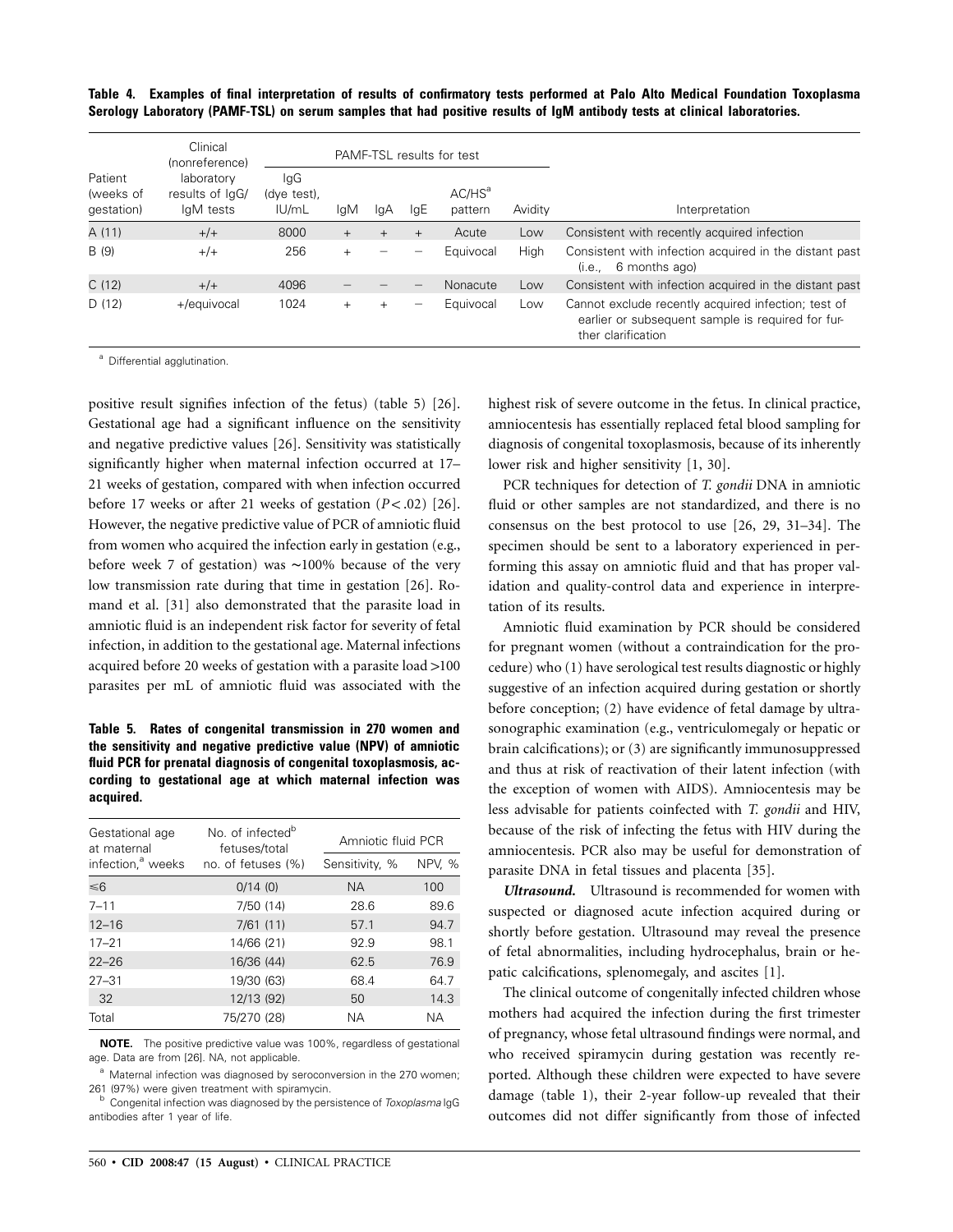children born to mothers who had acquired the infection during the second and third trimesters (table 1) [[36\]](#page-11-0). The authors concluded that, in such circumstances, termination of pregnancy was not indicated. However, appropriate treatment was essential, and prenatal ultrasound findings should be free of any anomaly [\[36](#page-11-0)]. In addition to ultrasound, CT has been used to search for brain calcifications, and MRI for other abnormalities in the fetus.

*Histological analysis and attempts to isolate the parasite.*  Occasionally, placental or fetal tissues from pregnant women suspected of having acquired acute infection during gestation are available to attempt to determine whether vertical transmission of the parasite has occurred. *T. gondii* cysts may be visualized in these tissues with the Wright-Giemsa stain, but immunoperoxidase staining using *T. gondii*–specific antibodies is more sensitive [\[37\]](#page-11-0). Isolation of the parasite can be attempted by inoculation of tissues into tissue culture or mice [1].

## **APPROACH FOR PATIENTS WITH SUSPECTED OR DIAGNOSED** *T. GONDII* **INFECTION ACQUIRED DURING GESTATION**

Once it has been established that serological test results are consistent with a recently acquired infection and that acquisition of the infection during the first 18 weeks of gestation or shortly before conception cannot be excluded, an attempt to prevent vertical transmission of the parasite through treatment with spiramycin is recommended for the mother by many investigators in the United States and Europe (figure 3). If fetal infection is confirmed by a positive result of PCR of amniotic fluid at 18 weeks of gestation or later, treatment with pyrimethamine, sulfadiazine, and folinic acid is recommended (if the patient is already receiving spiramycin, the recommendation is to switch to this combination). In some centers in Europe, this switch takes place as early as week 14–16 [\[38](#page-11-0)].

Because of the high transmission rates observed after 18 weeks of gestation, treatment with pyrimethamine, sulfadiazine, and folinic acid is also used for patients who have acquired the infection after 18 weeks of gestation, in an attempt to prevent fetal infection from occurring and, if transmission has occurred, to provide treatment for the fetus (figure 3). Pyrimethamine is not used earlier because it is potentially teratogenic.

*Spiramycin.* The use of the macrolide antibiotic spiramycin has been reported to decrease the frequency of vertical transmission [30, 39–42]. However, carefully designed, prospective studies that demonstrate this effect have not been performed. The protection has been reported to be more distinct in women infected during their first trimester [39, 40, 42]. In studies using historical controls, the incidence of congenital infection was reduced by ∼60% [39, 40, 42]. Spiramycin does not readily cross the placenta and thus is not reliable for treatment of infection in the fetus. There is no evidence that spiramycin is teratogenic (table 6). The drug is administered until delivery even in those patients with negative results of amniotic fluid PCR, because of the theoretical possibility that fetal infection can occur later in pregnancy from a placenta that was infected earlier in gestation [\[42\]](#page-11-0). For pregnant women in whom the possibility of fetal infection is high or fetal infection has been established, treatment with spiramycin should be switched after the 18th week of gestation to treatment with pyrimethamine, sulfadiazine, and folinic acid. In some centers, change to such treatment occurs earlier (e.g., at 14–16 weeks of gestation) [\[38\]](#page-11-0).

Spiramycin is not commercially available in the United States. It can be obtained at no cost and after consultation (with PAMF-TSL, telephone number (650) 853-4828, or the US [Chicago, IL] National Collaborative Treatment Trial Study [NCCTS], telephone number (773) 834-4152) through the US Food and Drug Administration, telephone number (301) 796 1600. It is administered orally at a dosage of 1.0 g (or 3 million U) every 8 h (total dosage of 3 g or 9 million U per day). Through this program, Sanofi-Aventis, for many years, has kindly been providing spiramycin to pregnant women in the United States at no cost.

In recent years, the effectiveness of spiramycin to prevent congenital toxoplasmosis has become controversial [38, 43]. Members of the European Multicentre Study on Congenital Toxoplasmosis (EMSCOT) have raised the question as to the value of such treatment [38, 43]. These investigators have stated repeatedly that carefully designed studies are necessary to clarify whether spiramycin is efficacious in prevention of congenital toxoplasmosis. We agree with that specific statement. Recent data from the EMSCOT investigators suggest that spiramycin may be more efficacious when administered early after seroconversion [\[43](#page-11-0)]. The studies supporting both positions (for and against the recommendation of spiramycin treatment) primarily suffer from a lack of randomization and necessary controls in their design and from small sample sizes for the group of untreated women [30, 38–43]. The data provided to date have not ruled out a potential benefit from spiramycin [\[44](#page-11-0)]. It has been suggested, and we agree, that only a large, randomized, controlled clinical trial would provide clinicians and patients with valid evidence of the potential benefit of prenatal treatment with spiramycin [\[43](#page-11-0)]. Until there is further clarification on this subject, we continue to recommend spiramycin treatment for women with suspected or confirmed acute *T. gondii* infection acquired during the first 18 weeks of gestation [1].

*Pyrimethamine, sulfadiazine, and folinic acid.* Until further information is available, we consider it justifiable to recommend the combination of pyrimethamine, sulfadiazine, and folinic acid as treatment for pregnant women who acquire the infection after 18 weeks of gestation and for those in whom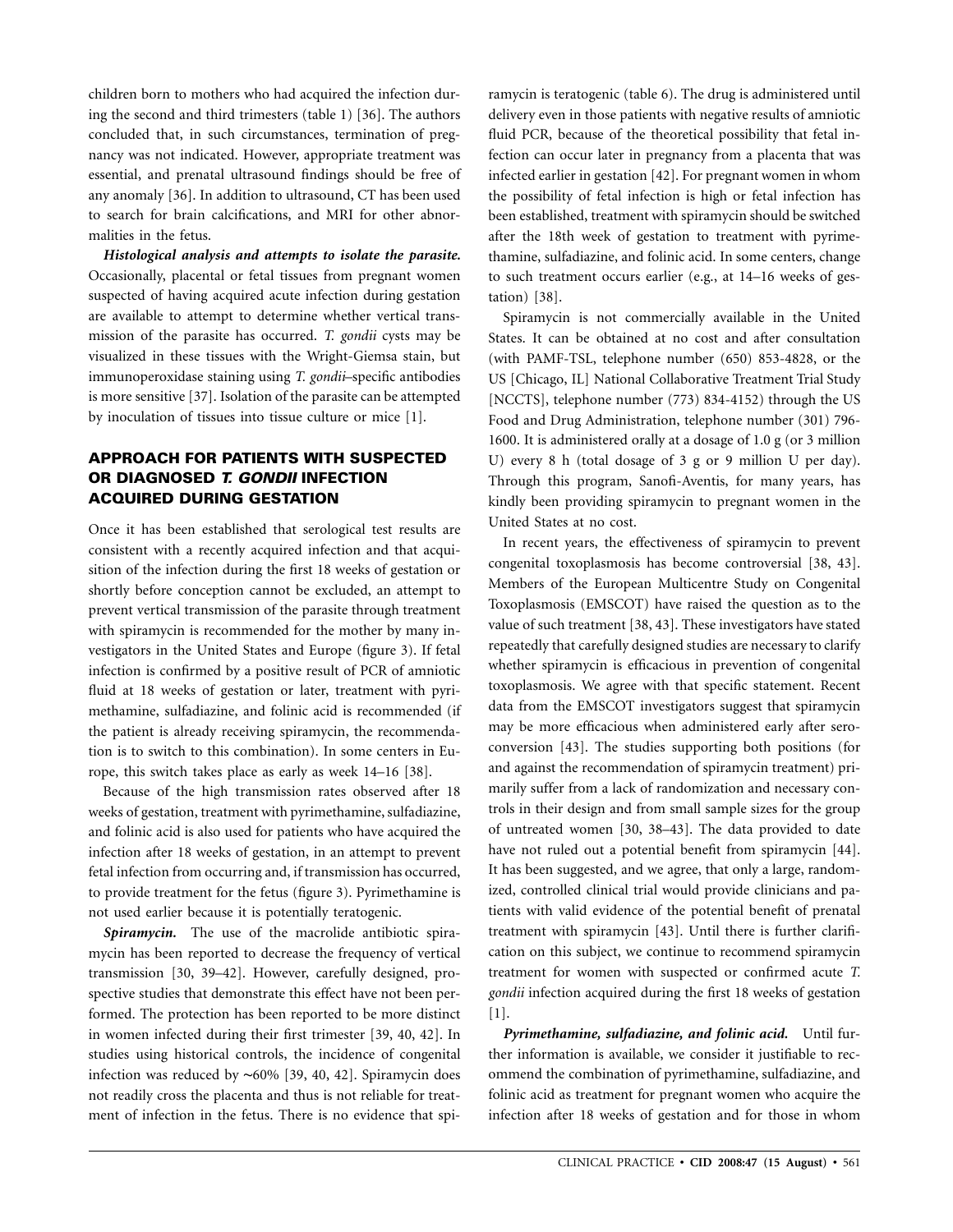

Figure 3. Approach for pregnant women who are suspected or confirmed to have toxoplasmosis acquired during gestation. <sup>1</sup>Consultation with a reference laboratory or physician expert in toxoplasmosis is suggested (i.e., Palo Alto Medical Foundation Toxoplasma Serology Laboratory, telephone number (650) 853-4828, or US [Chicago, IL] National Collaborative Treatment Trial Study, telephone number (773) 834-4152). <sup>2</sup>Gestational age at which maternal infection was suspected or confirmed to have been acquired (or the best estimate); this is not the gestational age at which the patient consulted with or was seen by the health care provider. <sup>3</sup>For dosages and comments, see table 6. Folic acid should not be used as a substitute for folinic acid. wks, Weeks.

fetal infection has been confirmed (i.e., by positive result of amniotic fluid PCR) or is highly suspected (e.g., because of fetal abnormalities consistent with congenital toxoplasmosis detected by ultrasound examination) (table 6) [1, 45]. This drug regimen is used in an attempt to treat the infection in the fetus and, in some instances, with the hope of preventing transmission, especially in those women for whom amniocentesis for PCR testing cannot be performed and whose infection was acquired after 18 weeks of gestation [[46\]](#page-11-0). Pyrimethamine is potentially teratogenic and should not be used in the first trimester of pregnancy. The drug produces reversible, usually gradual, dose-related depression of the bone marrow. All patients who receive pyrimethamine should have complete blood cell counts frequently monitored. Folinic acid (not folic acid) is used for reduction and prevention of the hematological toxicities of the drug.

We suggest that each case involving a pregnant woman suspected of having or given the diagnosis of acute *T. gondii* infection acquired during gestation be discussed with an expert in the management of toxoplasmosis (in the United States, e.g., PAMF-TSL or NCCTS).

# � **ACQUIRED 6 MONTHS BEFORE GESTATION APPROACH FOR OTHERWISE IMMUNOCOMPETENT PATIENTS WITH**  *T. GONDII* **INFECTION MOST LIKELY**

Because the incidence of congenital toxoplasmosis in the offspring of women who are known to have been infected before gestation or whose serological test results reveal infection acquired in the distant past (before gestation) has been shown to be extremely low (approaching zero), use of treatment with spiramycin or with pyrimethamine, sulfadiazine, and folinic acid and prenatal diagnosis of fetal infection are not indicated unless the mother is immunocompromised.

# **APPROACH FOR IMMUNOCOMPROMISED PATIENTS WITH** *T. GONDII* **INFECTION ACQUIRED BEFORE GESTATION**

Women who are coinfected with HIV and *T. gondii* and who have developed AIDS are at risk of reactivating their *T. gondii*  infection, developing severe toxoplasmosis (i.e., toxoplasmic encephalitis, pneumonia, etc.), and/or transmitting the parasite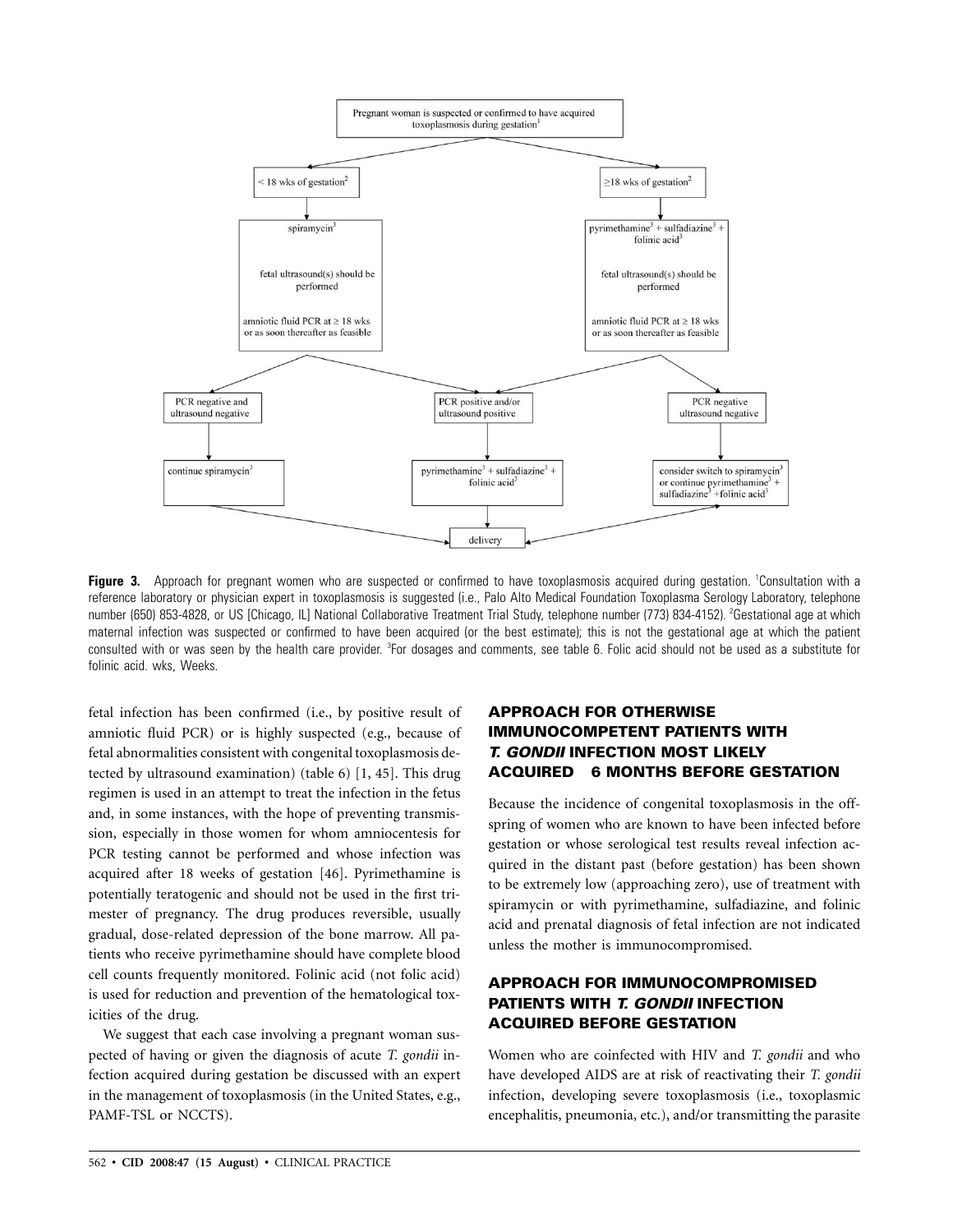#### **Table 7. Measures to prevent primary** *Toxoplasma gondii* **infection during pregnancy.**

| Prevention measures                                                                                                                                                                               |
|---------------------------------------------------------------------------------------------------------------------------------------------------------------------------------------------------|
| Cook meat to "well done" or thoroughly to 67°C (153°F). Meat should not be "pink" in the center.                                                                                                  |
| Note that meat that is smoked, cured in brine, or dried may still be infectious                                                                                                                   |
| Avoid mucous membrane contact when handling raw meat                                                                                                                                              |
| Wash hands carefully after contact with raw meat                                                                                                                                                  |
| Kitchen surfaces and utensils that have come in contact with raw meat should be washed wearing gloves                                                                                             |
| Refrain from skinning or butchering animals                                                                                                                                                       |
| Avoid contact with materials potentially contaminated with cat feces, especially when handling cat litter or gardening.<br>Wearing gloves is recommended when these activities cannot be avoided. |
| Disinfect emptied cat-litter box with near-boiling water for 5 min before refilling                                                                                                               |
| Wash fruits and vegetables before consumption                                                                                                                                                     |
| Avoid drinking water potentially contaminated with oocysts                                                                                                                                        |

to their offspring [1, 11]. Fortunately, such transmission is surprisingly rare [1, 11]. At present, data are insufficient to define the effectiveness of treatment intended to prevent vertical transmission of *T. gondii* in an HIV-infected woman. Until more data become available, we suggest that *Toxoplasma*-seropositive pregnant women whose CD4 cell count is <200 cells/ mm<sup>3</sup> receive trimethoprim-sulfamethoxazole (80 mg trimethoprim and 400 mg sulfamethoxazole in a single-strength tablet, 1 tablet per day; this treatment is commonly used to prevent *Pneumocystis* pneumonia in such patients) in an attempt to prevent both reactivation of their *Toxoplasma* infection and transmission of the parasite to their offspring. Trimethoprim is usually avoided in the first trimester, because it is a folic acid antagonist. For women whose CD4 cell count is  $>200$  cells/ mm3 and for non–HIV infected, immunocompromised women, spiramycin treatment is suggested for the duration of the pregnancy. Unfortunately, there are no studies to determine whether these strategies are effective.

Performance of amniotic fluid PCR may not be advisable for HIV-infected women because of the risk of facilitating the transmission of HIV to the fetus during the procedure. Amniotic fluid PCR should be considered for non–HIV infected, immunocompromised pregnant women who are chronically infected with *T. gondii* (as well as those who acquire the infection during pregnancy). Monthly ultrasound examinations should be considered as well for all immunocompromised pregnant women chronically infected with *T. gondii.* 

## **APPROACH FOR PREGNANT WOMEN WITH TOXOPLASMIC CHORIORETINITIS**

Pregnant women given a diagnosis of toxoplasmic chorioretinitis should have serological evaluation to establish whether the infection was acquired recently or in the distant past. Pregnant women with toxoplasmic chorioretinitis as a result of reactivation of a latent infection (acquired before gestation) do not appear to have a higher risk for transmission of the parasite to their offspring than that of pregnant women who were infected before gestation and who do not have active ocular toxoplasmosis [\[10](#page-11-0)]. Those with toxoplasmic chorioretinitis, considered to be a manifestation of recently acquired infection [\[47](#page-11-0)], should be given treatment for the infection, for both the eye disease and the risk of transmission of the infection to their fetus. In this scenario, the reader is referred to the approach described above in the Approach for Patients with Suspected or Diagnosed *T. gondii* Infection Acquired during Gestation section.

# **APPROACH FOR PATIENTS WITH RECENTLY ACQUIRED** *T. GONDII* **INFECTION WHO WANT TO KNOW WHEN IT IS SAFE TO BECOME PREGNANT**

After a nonpregnant woman of childbearing age receives a diagnosis of a recently acquired *T. gondii* infection, the question frequently arises as to when they can safely become pregnant, with regard to the risk of congenital transmission of the parasite. It should be understood that there are no definitive data on this subject. Our advice has been conservative; we recommend that such women wait 6 months (from the date that the acute infection was diagnosed or documented) before attempting to become pregnant. Each case should be considered separately and, preferably, in consultation with an expert.

#### **PREVENTION**

*Primary prevention.* Educational materials that contain messages on how to prevent pregnant women from becoming infected have resulted in reduced rates of seroconversion (table 7) [48–50]. Educational measures should be in written form (e.g., books, magazines, or simple handouts), available in different languages, and integrated into existing prenatal programs, visits, and classes. Ultimately, it is the responsibility of health care policy makers and physicians to educate both pregnant women and women who are considering becoming pregnant, with regard to preventive measures. The need to take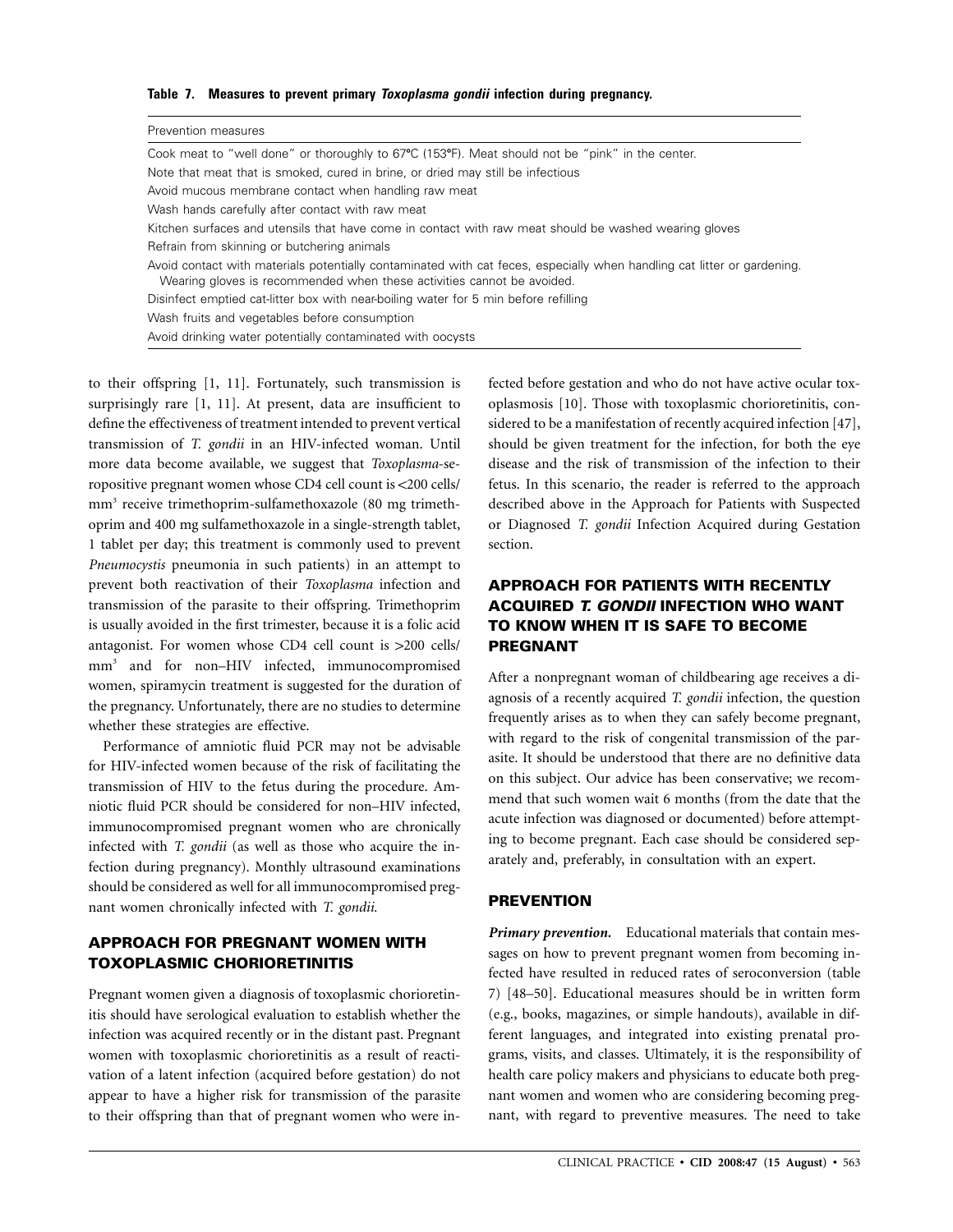|  | Table 6. Medicines used for pregnant women who have suspected or confirmed Toxoplasma gondii infection acquired during gestation. |  |
|--|-----------------------------------------------------------------------------------------------------------------------------------|--|
|  |                                                                                                                                   |  |

| Treatment                                        | Dosage                                                                                                                                                                                                                                                                                                     | Comments                                                                                                                                                                                                                                                                                                                                                                                                                                                                                                                                                                    |
|--------------------------------------------------|------------------------------------------------------------------------------------------------------------------------------------------------------------------------------------------------------------------------------------------------------------------------------------------------------------|-----------------------------------------------------------------------------------------------------------------------------------------------------------------------------------------------------------------------------------------------------------------------------------------------------------------------------------------------------------------------------------------------------------------------------------------------------------------------------------------------------------------------------------------------------------------------------|
| Spiramycin                                       | 1 g (3 million U) every 8 h (for a total<br>of 3 g or 9 million U per day)                                                                                                                                                                                                                                 | Not teratogenic; does not treat infection in the fetus; indicated for pregnant women<br>suspected of having acquired the infection at <18 weeks of gestation. Spiramycin<br>treatment should be continued until delivery in women with low suspicion of fe-<br>tal infection or those with documented negative results of amniotic fluid PCR and<br>negative findings on ultrasounds at follow-up. Available in the United States only<br>through the Investigational New Drug process at the FDA. Prior consultation with<br>medical consultants <sup>a</sup> is required. |
| Pyrimethamine, sulfadiazine,<br>and folinic acid | Pyrimethamine: 50 mg every 12 h for<br>2 days followed by 50 mg daily;<br>sulfadiazine: initial dose of 75 mg/<br>kg, followed by 50 mg/kg every 12<br>h (maximum, 4 q/day); folinic acid <sup>b</sup><br>(leucovorin): 10-20 mg daily (during<br>and 1 week after completion of<br>pyrimethamine therapy) | Pyrimethamine is teratogenic; therefore, this combination should not be used be-<br>fore week 18 of gestation (in some centers in Europe, it is used as early as<br>week 14–16). Indicated for women suspected of having acquired infection at<br>18 weeks of gestation and those with documented fetal infection (positive re-<br>sult of amniotic fluid PCR) or abnormal ultrasound findings suggestive of congeni-<br>tal toxoplasmosis, given when patient is at 18 weeks of gestation                                                                                  |

**NOTE.** FDA, US Food and Drug Administration.

a Palo Alto Medical Foundation Toxoplasma Serology Laboratory, telephone number (650) 853-4828, or US (Chicago, IL) National Collaborative Treatment Trial Study, telephone number (773) 834-4152.<br>b Folic acid should not be used as a substitute for folinic acid.

these preventive measures continually must be reinforced throughout pregnancy for seronegative women. [48, 51]. Table 7 lists the measures that can be taken in an attempt to prevent *T. gondii* infection. Physicians are urged to make such written information available to their pregnant patients. Written materials are available through the March of Dimes and in a free, downloadable format at http://www.toxoplasmosis.org/.

Most important is to inform these women that all meat be prepared "well done" (not "pink" in the center). Meat should be heated throughout to at least  $67^{\circ}$ C (153 $^{\circ}$ F). Freezing to at least  $-20^{\circ}$ C ( $-4^{\circ}$ F) for 24 h and thawing also kills *T. gondii* cysts [3, 52]. The process of curing meat does not necessarily result in a product free of parasite cysts [[53](#page-12-0)].

*Secondary prevention (serological screening).* In addition to implementation of primary preventive measures in seronegative women, it is important to identify those women who acquire *T. gondii* infection during gestation, and if fetal infection is detected by prenatal testing, therapeutic options, including termination of pregnancy and antibiotic treatment of the fetus in utero, should be discussed with the patient. Women and their partners have the right to know whether their fetus is at risk for congenital toxoplasmosis or whether their fetus has already been infected. Congenital toxoplasmosis will continue to go largely undiagnosed in the United States in the absence of universal screening programs to detect acute *T. gondii* infection acquired during gestation and in the absence of effective and more widely distributed educational programs [1, 9, 54].

As an alternative, in the states of Massachusetts, New Hampshire, and Vermont, a secondary prevention program that performs *Toxoplasma* serological testing in all newborns has been underway for several years [55, 56]. Although postnatal screening of newborns identifies some subclinically infected infants, it has the potential to miss those infected late in the third

trimester but who have not yet formed antibodies, as well as infants infected early in gestation who are negative for IgM and IgA antibodies. Postnatal screening programs do not allow for measures that attempt to prevent congenital infection.

#### **Acknowledgments**

*Potential conflicts of interest.* J.G.M. is director and J.S.R. is founder of and consultant for the Palo Alto Medical Foundation Toxoplasma Serology Laboratory.

#### **References**

- 1. Remington JS, McLeod R, Thuilliez P, Desmonts G. Toxoplasmosis. In: Remington JS, Klein JO, Wilson CB, Baker C, eds. Infectious diseases of the fetus and newborn infant. 6th ed. Philadelphia: Elsevier Saunders, **2006**:947–1091.
- 2. Roberts T, Frenkel JK. Estimating income losses and other preventable costs caused by congenital toxoplasmosis in people in the United States. J Am Vet Med Assoc **1990**; 196:249–56.
- 3. Dubey JP, Hill DE, Jones JL, et al. Prevalence of viable *Toxoplasma gondii* in beef, chicken, and pork from retail meat stores in the United States: risk assessment to consumers. J Parasitol **2005**; 91:1082–93.
- 4. Bowie WR, King AS, Werker DH, et al. Outbreak of toxoplasmosis associated with municipal drinking water. Lancet **1997**; 350:173–7.
- 5. Miller MA, Gardner IA, Kreuder C, et al. Coastal freshwater runoff is a risk factor for *Toxoplasma gondii* infection of southern sea otters *(Enhydra lutris nereis).* Int J Parasitol **2002**; 32:997–1006.
- 6. Bahia-Oliveira LM, Jones JL, Azevedo-Silva J, Alves CC, Orefice F, Addiss DG. Highly endemic, waterborne toxoplasmosis in north Rio de Janeiro state, Brazil. Emerg Infect Dis **2003**; 9:55–62.
- 7. de Moura L, Bahia-Oliveira LM, Wada MY, et al. Waterborne toxoplasmosis, Brazil, from field to gene. Emerg Infect Dis **2006**; 12:326–9.
- 8. Lin YL, Liao YS, Liao LR, Chen FN, Kuo HM, He S. Seroprevalence and sources of *Toxoplasma* infection among indigenous and immigrant pregnant women in Taiwan. Parasitol Res **2008**; published online Mar 8.
- 9. Boyer KM, Holfels E, Roizen N, et al. Risk factors for *Toxoplasma gondii* infection in mothers of infants with congenital toxoplasmosis: implications for prenatal management and screening. Am J Obstet Gynecol **2005**; 192:564–71.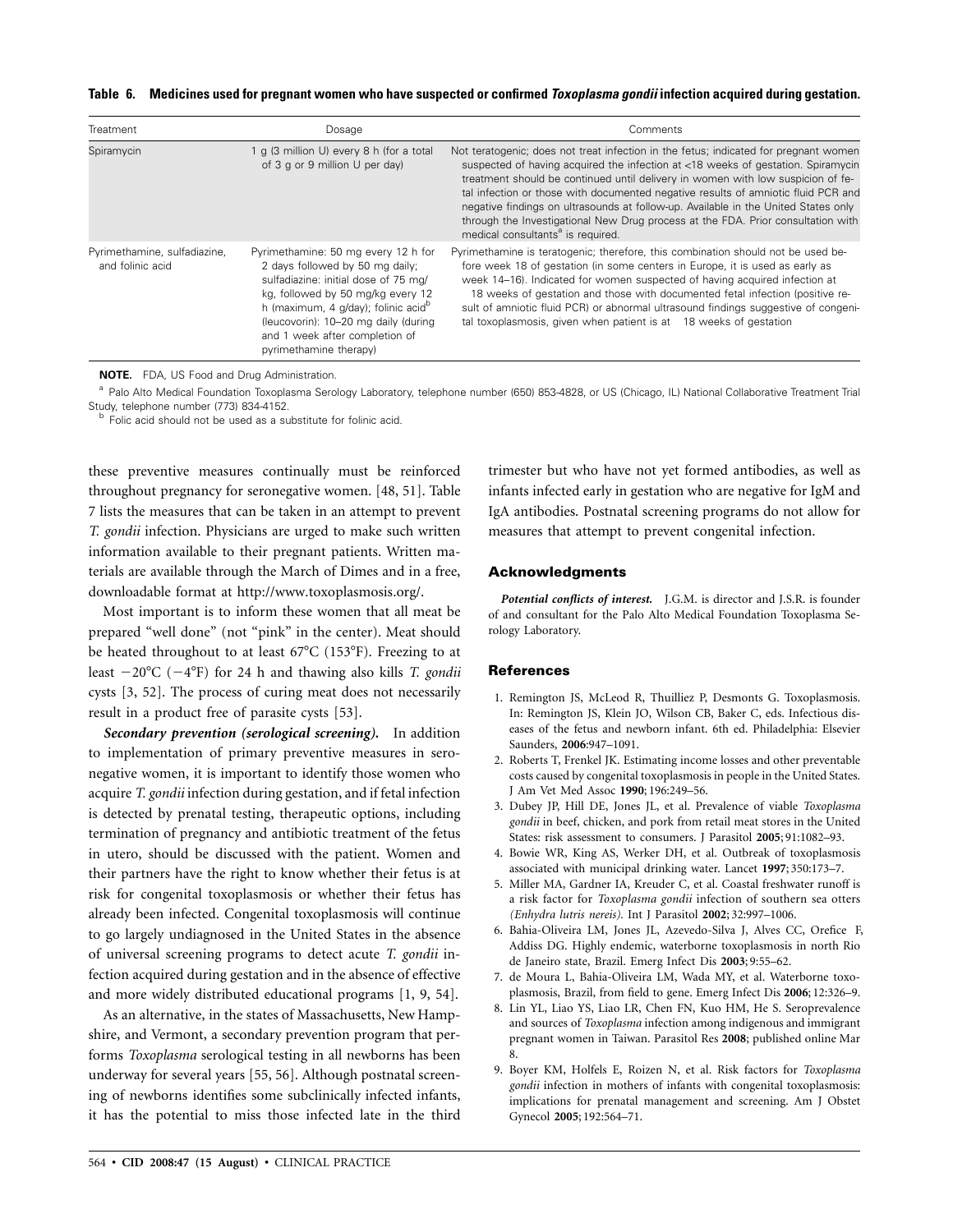- <span id="page-11-0"></span>10. Garweg JG, Scherrer J, Wallon M, Kodjikian L, Peyron F. Reactivation of ocular toxoplasmosis during pregnancy. BJOG **2005**; 112:241–2.
- 11. Mitchell CD, Erlich SS, Mastrucci MT, Hutto SC, Parks WP, Scott GB. Congenital toxoplasmosis occurring in infants perinatally infected with human immunodeficiency virus 1. Pediatr Infect Dis J **1990**; 9:512–8.
- 12. Remington JS, McLeod R, Desmonts G. Toxoplasmosis. In: Remington JS, Klein JO, eds. Infectious diseases of the fetus and newborn infant. 4th ed. Philadelphia: W. B. Saunders, **1995**:140–267.
- 13. Wechsler B, Le Thi Huong D, Vignes B, Piette JC, Chomette G, Godeau P. Toxoplasmose et lupus: revue de la litterature a propos de 4 observations. Ann Med Interne (Paris) **1986**; 137:324–30.
- 14. Dunn D, Wallon M, Peyron F, Petersen E, Peckham C, Gilbert R. Mother-to-child transmission of toxoplasmosis: risk estimates for clinical counselling. Lancet **1999**; 353:1829–33.
- 15. Montoya JG. Laboratory diagnosis of *Toxoplasma gondii* infection and toxoplasmosis. J Infect Dis **2002**; 185(Suppl 1):S73–82.
- 16. Liesenfeld O, Press C, Montoya JG, et al. False-positive results in immunoglobulin M (IgM) toxoplasma antibody tests and importance of confirmatory testing: the Platelia Toxo IgM test. J Clin Microbiol **1997**; 35:174–8.
- 17. Public Health Service, Department of Health and Human Services; US Food and Drug Administration. FDA public health advisory: limitations of toxoplasma IgM commercial test kits. Rockville, MD: Department of Health and Human Services; US Food and Drug Administration, **1997**:3.
- 18. Wilson M, Remington JS, Clavet C, et al. Evaluation of six commercial kits for detection of human immunoglobulin M antibodies to *Toxoplasma gondii.* J Clin Microbiol **1997**; 35:3112–5.
- 19. Liesenfeld O, Montoya JG, Tathineni NJ, et al. Confirmatory serologic testing for acute toxoplasmosis and rate of induced abortions among women reported to have positive *Toxoplasma* immunoglobulin M antibody titers. Am J Obstet Gynecol **2001**; 184:140–5.
- 20. Lappalainen M, Hedman K. Serodiagnosis of toxoplasmosis: the impact of measurement of IgG avidity. Ann Ist Super Sanita **2004**; 40:81–8.
- 21. Roberts A, Hedman K, Luyasu V, et al. Multicenter evaluation of strategies for serodiagnosis of primary infection with *Toxoplasma gondii.*  Eur J Clin Microbiol Infect Dis **2001**; 20:467–74.
- 22. Hedman K, Lappalainen M, Seppala I, Makela O. Recent primary *Toxoplasma* infection indicated by a low avidity of specific IgG. J Infect Dis **1989**; 159:736–9.
- 23. Lappalainen M, Koskela P, Koskiniemi M, et al. Toxoplasmosis acquired during pregnancy: improved serodiagnosis based on avidity of IgG. J Infect Dis **1993**; 167:691–97.
- 24. Pelloux H, Brun E, Vernet G, et al. Determination of anti–*Toxoplasma gondii* immunoglobulin G avidity: adaptation to the Vidas system (bioMérieux). Diagn Microbiol Infect Dis 1998; 32:69-73.
- 25. Lappalainen M, Koskiniemi M, Hiilesmaa V, et al. Outcome of children after maternal primary *Toxoplasma* infection during pregnancy with emphasis on avidity of specific IgG. Pediatr Infect Dis J **1995**; 14: 354–61.
- 26. Romand S, Wallon M, Franck J, Thulliez P, Peyron F, Dumon H. Prenatal diagnosis using polymerase chain reaction on amniotic fluid for congenital toxoplasmosis. Obstet Gynecol **2001**; 97:296–300.
- 27. Montoya JG, Huffman HB, Remington JS. Evaluation of the immunoglobulin G avidity test for diagnosis of toxoplasmic lymphadenopathy. J Clin Microbiol **2004**; 42:4627–31.
- 28. Montoya JG, Liesenfeld O, Kinney S, Press C, Remington JS. VIDAS test for avidity of *Toxoplasma*-specific immunoglobulin G for confirmatory testing of pregnant women. J Clin Microbiol **2002**; 40:2504–8.
- 29. Grover CM, Thulliez P, Remington JS, Boothroyd JD. Rapid prenatal diagnosis of congenital *Toxoplasma* infection by using polymerase chain reaction and amniotic fluid. J Clin Microbiol **1990**; 28:2297–301.
- 30. Hohlfeld P, Daffos F, Costa J-M, Thulliez P, Forestier F, Vidaud M. Prenatal diagnosis of congenital toxoplasmosis with polymerase-chainreaction test on amniotic fluid. N Engl J Med **1994**; 331:695–9.
- 31. Romand S, Chosson M, Franck J, et al. Usefulness of quantitative polymerase chain reaction in amniotic fluid as early prognostic marker

of fetal infection with *Toxoplasma gondii.* Am J Obstet Gynecol **2004**; 190:797–802.

- 32. Costa JM, Dardé ML, Assouline B, Vidaud M, Bretagne S. Microsatellite in the beta-tubulin gene of *Toxoplasma gondii* as a new genetic marker for use in direct screening of amniotic fluids. J Clin Microbiol **1997**; 35:2542–5.
- 33. Chabbert E, Lachaud L, Crobu L, Bastien P. Comparison of two widely used PCR primer systems for detection of *Toxoplasma* in amniotic fluid, blood, and tissues. J Clin Microbiol **2004**; 42:1719–22.
- 34. Bretagne S. Molecular diagnostics in clinical parasitology and mycology: limits of the current polymerase chain reaction (PCR) assays and interest of the real-time PCR assays. Clin Microbiol Infect **2003**; 9: 505–11.
- 35. Fricker-Hidalgo H, Brenier-Pinchart MP, Schaal JP, Equy V, Bost-Bru C, Pelloux H. Value of *Toxoplasma gondii* detection in one hundred thirty-three placentas for the diagnosis of congenital toxoplasmosis. Pediatr Infect Dis J **2007**; 26:845–6.
- 36. Berrebi A, Bardou M, Bessieres MH, et al. Outcome for children infected with congenital toxoplasmosis in the first trimester and with normal ultrasound findings: a study of 36 cases. Eur J Obstet Gynecol Reprod Biol **2007**; 135:53–7.
- 37. Conley FK, Jenkins KA, Remington JS. *Toxoplasma gondii* infection of the central nervous system: use of the peroxidase-antiperoxidase method to demonstrate *Toxoplasma* in formalin fixed, paraffin embedded tissue sections. Hum Pathol **1981**; 12:690–8.
- 38. Gilbert R, Gras L, European Multicentre Study on Congenital Toxoplasmosis. Effect of timing and type of treatment on the risk of mother to child transmission of *Toxoplasma gondii*. BJOG **2003**; 110:112–20.
- 39. Desmonts G, Couvreur J. Congenital toxoplasmosis: a prospective study of the offspring of 542 women who acquired toxoplasmosis during pregnancy. In: Thalhammer O, Pollak A, Baumgarten K, eds. Perinatal medicine: proceedings of the 6th European Congress, Vienna. Stuttgart, Germany: Georg Thieme Publishers, **1979**:51–60.
- 40. Forestier F. Les foetopathies infectieuses: prevention, diagnostic prenatal, attitude pratique. Presse Med **1991**; 20:1448–54.
- 41. Hohlfeld P, Daffos F, Thulliez P, et al. Fetal toxoplasmosis: outcome of pregnancy and infant follow-up after in utero treatment. J Pediatr **1989**; 115:765–9.
- 42. Couvreur J, Desmonts G, Thulliez P. Prophylaxis of congenital toxoplasmosis: effects of spiramycin on placental infection. J Antimicrob Chemother **1988**; 22:193–200.
- 43. Thiebaut R, Leproust S, Chene G, Gilbert R. Effectiveness of prenatal treatment for congenital toxoplasmosis: a meta-analysis of individual patients' data. Lancet **2007**; 369:115–22.
- 44. Thulliez P. Commentary: efficacy of prenatal treatment for toxoplasmosis: a possibility that cannot be ruled out. Int J Epidemiol **2001**; 30:1315–6.
- 45. Kieffer F, Wallon M, Garcia P, Thulliez P, Peyron F, Franck J. Risk factors for retinochoroiditis during the first 2 years of life in infants with treated congenital toxoplasmosis. Pediatr Infect Dis J **2008**; 27: 27–32.
- 46. Foulon W, Villena I, Stray-Pedersen B, et al. Treatment of toxoplasmosis during pregnancy: a multicenter study of impact on fetal transmission and children's sequelae at age 1 year. Am J Obstet Gynecol **1999**; 180: 410–5.
- 47. Montoya JG, Remington JS. Toxoplasmic chorioretinitis in the setting of acute acquired toxoplasmosis. Clin Infect Dis **1996**; 23:277–82.
- 48. Foulon W, Naessens A, Lauwers S, De Meuter F, Amy JJ. Impact of primary prevention on the incidence of toxoplasmosis during pregnancy. Obstet Gynecol **1988**; 72:363–6.
- 49. Baril L, Ancelle T, Goulet V, Thulliez P, Tirard-Fleury V, Carme B. Risk factors for Toxoplasma infection in pregnancy: a case-control study in France. Scand J Infect Dis **1999**; 31:305–9.
- 50. Gollub EL, Leroy V, Gilbert R, Chene G, Wallon M. Effectiveness of health education on *Toxoplasma*-related knowledge, behaviour, and risk of seroconversion in pregnancy. Eur J Obstet Gynecol Reprod Biol **2008**; 136:137–45.